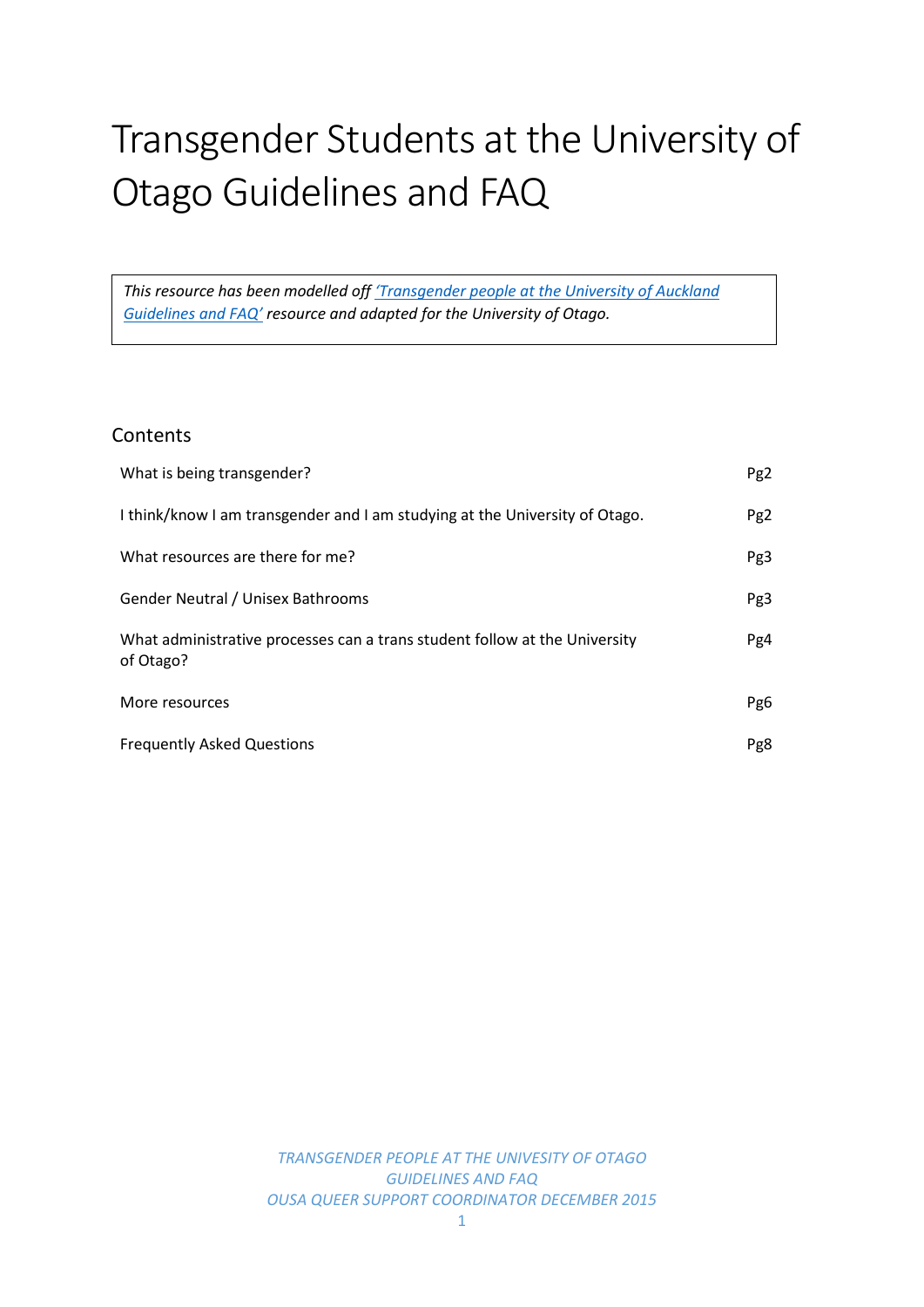# What is being transgender?

Being transgender (or "trans") is the state of one's gender identity not matching the one that was presumed at birth. The sex that doctors put on birth certificates when people were born is often referred to as assigned sex at birth, or designated sex at birth.

Being transgender can be described as being:

- A person whose identity does not conform unambiguously to conventional notions of male or female gender roles, but combines or moves between these.
- A person who was assigned a sex, usually at birth and based on their genitals, but who feels that this is a false or incomplete description of themselves.
- Non-identification with, or non-presentation as, the sex (and assumed gender) one was assigned at birth.

Cisgender people are people who feel like their gender has always matched their assigned sex at birth.

# I think/know I am transgender and I am studying at the University of Otago.

Great! Firstly, Every trans person has a different journey and deserves to be treated with dignity and respect. There is an enormous amount of gender diversity and many people do not fit neatly into the category of 'woman' or 'man'. People can identify with neither, both or feel that their gender changes. Some of the terminology that people use includes genderqueer, gender fluid, agender and bigender. Many Trans folk pursue a social transition (such as changing name and pronoun) and/or a medical transition (such as surgery or hormonal treatment). Again, every trans person's journey is different and you have the right to determine what that looks like for you! We can support you with matters relating to your involvement with the University, as well as providing a community to support you on your journey.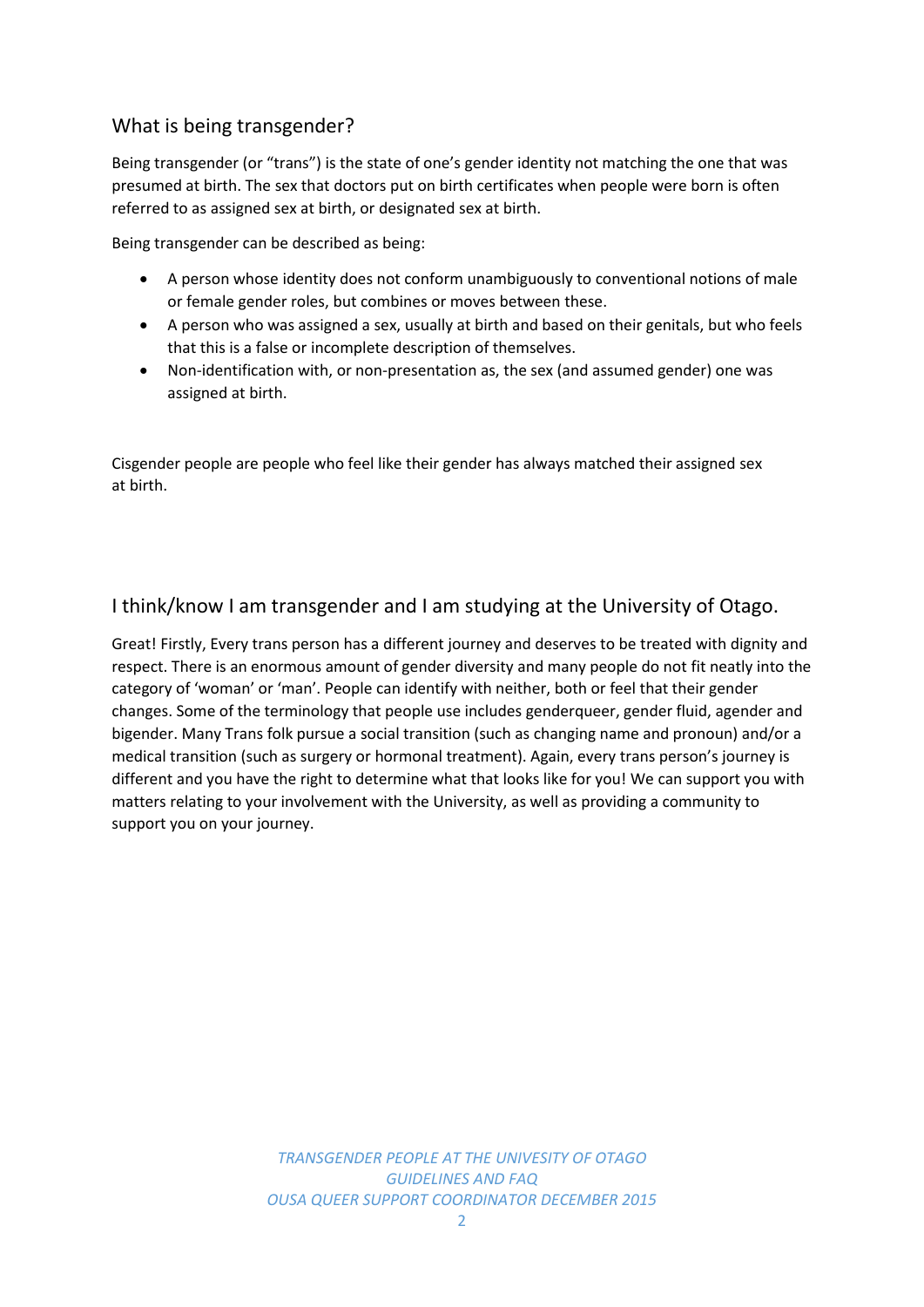## What resources are there for me?

- **OUSA's Student Support Centre** exists to make your student experience as trouble-free as possible. We're a free, confidential, friendly service, located on 5 Ethel Benjamin Place (look out for the bright green flags). Come and see us about anything - academic, hardship, wellbeing, flatting and advocacy! E: [help@ousa.org.nz;](mailto:help@ousa.org.nz) P: 03 479 5449.
- **The Queer Support Coordinator** at the OUSA Student Support Centre offers one to one support, group support, peer support, resources and regular events. Email the Queer Support Coordinator at: E: [q.support@ousa.org.nz;](mailto:q.support@ousa.org.nz) P: 03 479 5445.
- **UniQ** is the student run group for Queer students on campus. They run regular social events such as: weekly meet ups called QTea, XO parties, and Quiz nights. Email UniQ at: [OtagoUniQ@gmail.com.](mailto:OtagoUniQ@gmail.com) They also have a closed Facebook group: search for [UniQ Otago.](https://www.facebook.com/groups/633123753481327/)

# Gender Neutral / Unisex Bathrooms

Trans students have a right to use the bathroom that best fits their identity, and this includes access to gender neutral bathrooms. Because of the lack of gender neutral bathrooms available on the University of Otago campus, Disability Support Services are happy to share the single stall accessible bathrooms with Transgender and gender-diverse students.

We appreciate that some people might feel uncomfortable using an accessible bathroom for a variety of reasons. Please feel free to give feedback to g.support@ousa.org.nz.

We have collated a list of gender neutral bathrooms available on campus. You can download the list here:<http://www.ousa.org.nz/support/queer-support/transgender/> . Collating this list is an ongoing process, so if you would like to add a bathroom to the list or amend a bathroom already listed please email: [q.support@ousa.org.nz.](mailto:q.support@ousa.org.nz)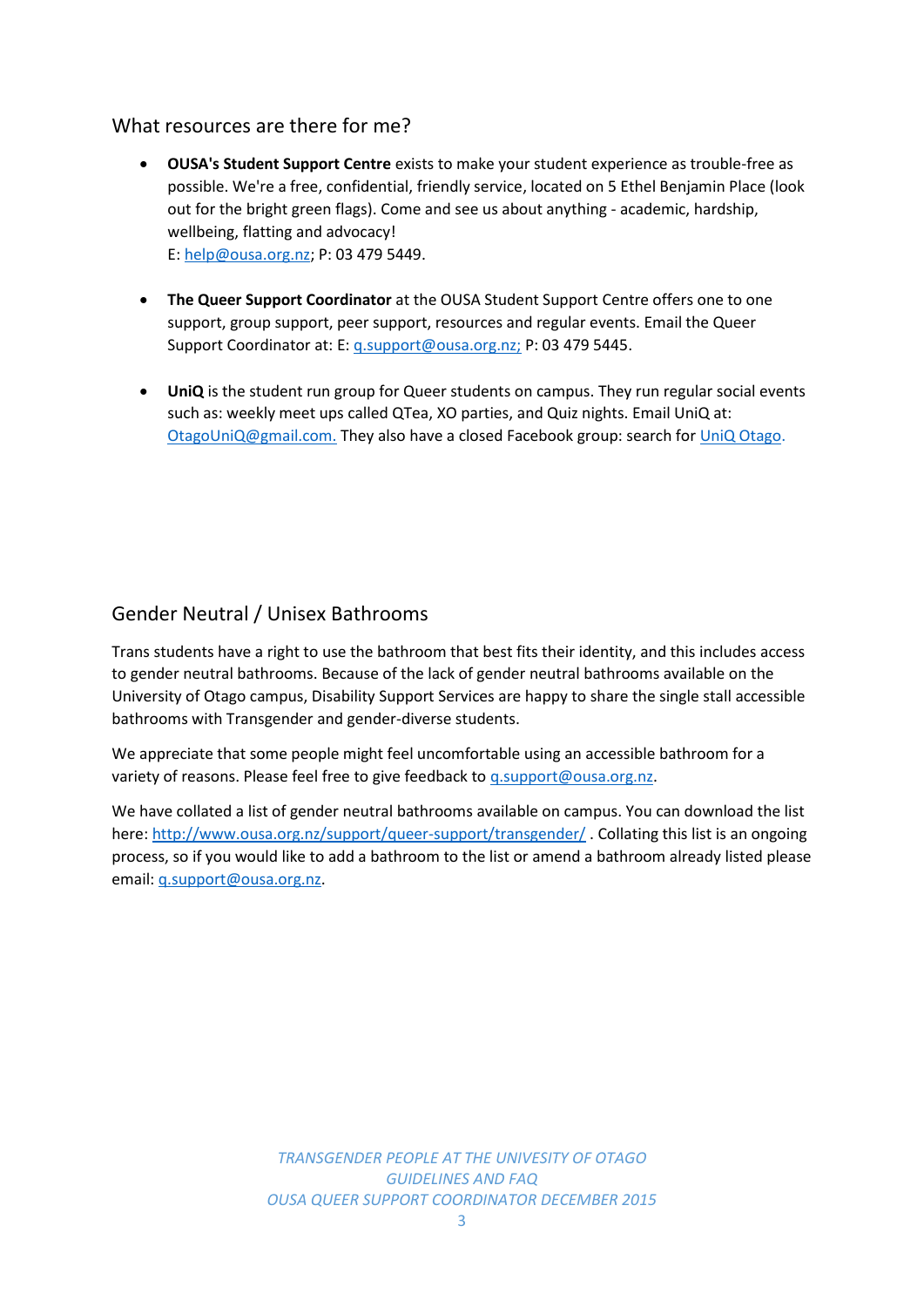# What administrative processes can a trans student follow at the University of Otago?

## **Changing Your Gender**

If you are a domestic student you will need to enrol using the gender marker that is on your birth certificate. If you are an international student you can provide documentation on enrolment that has the gender you want recorded. The preferred documentation is a passport. If your passport does not have the correct gender then the process for making a change is the same as for domestic students.

Post enrolment there are a number of ways you can change your gender marker on university records to 'X', Female or Male:

#### 1. *Provide a statutory declaration*.

To find out how to fill in a statutory declaration and/or print off a blank form visit the justice of the peace.org.nz website and click on ['What can a JP do for me'](http://justiceofthepeace.org.nz/What+Can+a+JP+Do+For+Me/Statutory+Declaration.html).

A Justice of Peace will need to sign the Statutory Declaration. JP Services are available at the University of Otago on Wednesday mornings. To see the roster go to: <http://www.otago.ac.nz/studentservices/otherservices/otago020802.html>

Please make sure you provide the *original copy* of the statutory declaration to the [University Information Centre](http://www.otago.ac.nz/services/uic.html) - <http://www.otago.ac.nz/services/uic.html>

## *2. Take your passport to the University Information Centre (UIC).*

If you have changed your gender marker on your passport you can take your new passport to the UIC. Staff will make a copy of the original document and witness it for you.

#### *3. Mail the documentation to Admission and Enrolment (address below).*

You can get a JP to witness a statutory declaration or a copy of your new passport and then post to Admissions and Enrolment. For JP's on campus see link above for the roster.

*Note*: Any documentation containing a change of gender must include both your assigned gender and your correct gender. You can write something like "Although my birth certificate shows my gender as \_\_\_\_\_\_\_\_\_\_\_\_\_\_\_\_\_\_\_\_I request that the university record my gender as \_\_\_\_\_\_\_\_\_\_\_\_\_\_\_\_\_\_\_ Please also include your full name and student ID number.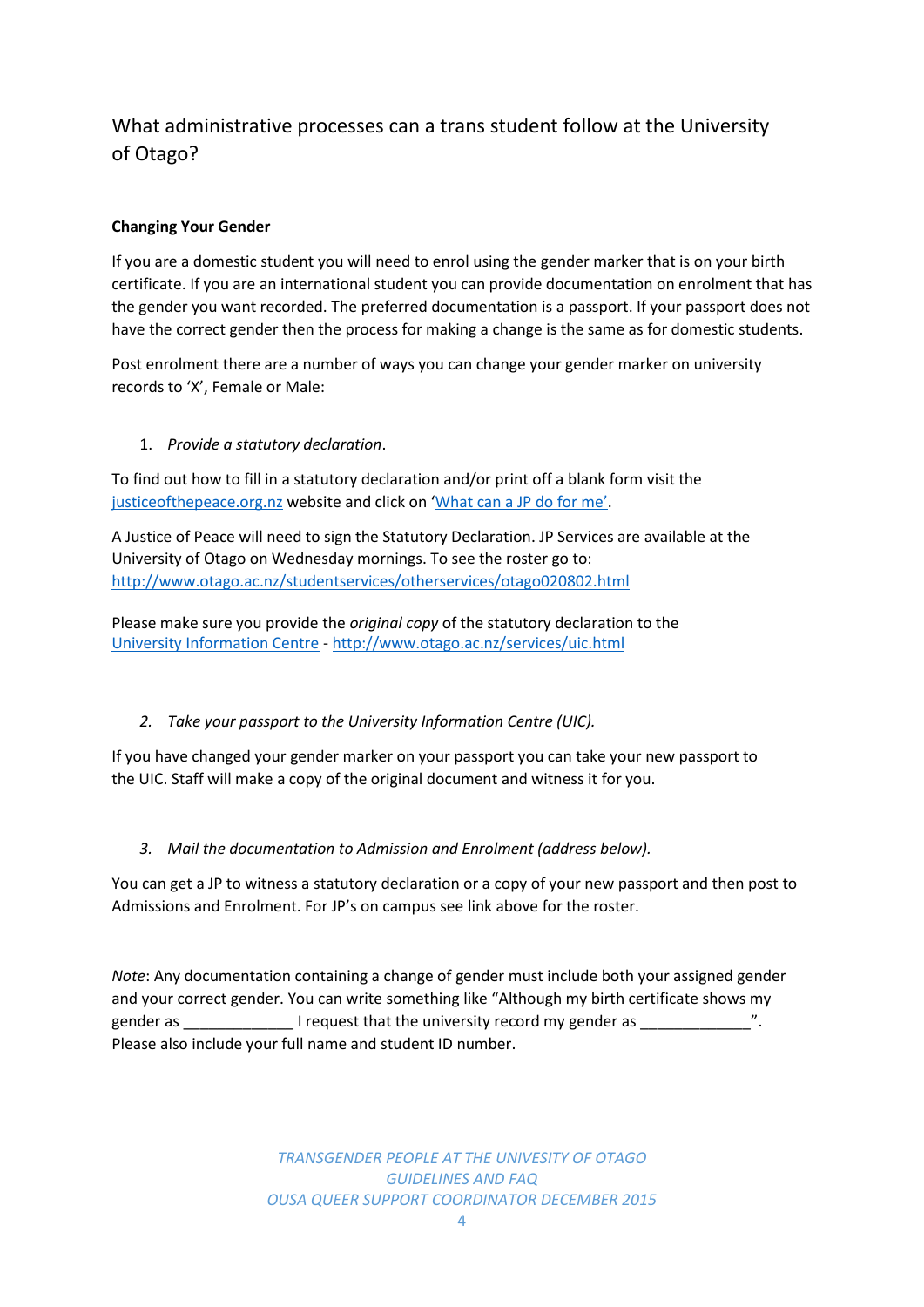Post the required documentation to:

Manager of Admissions and Enrolment University of Otago P.O. Box 56 Dunedin

#### **Changing your name**

*Legal Name Changes*

If you have not legally changed your name but would like to visit [https://www.dia.govt.nz/Births](https://www.dia.govt.nz/Births-deaths-and-marriages)[deaths-and-marriages](https://www.dia.govt.nz/Births-deaths-and-marriages) for information on how to do this and the costs involved.

If you have legally changed your name you can update the university records, by supplying evidence of your name change (amended birth certificate or a legal name change certificate).

Once your name is legally changed, all university records are updated:

- Previous names remain under restricted record and should not appear on any documents unless you have requested that this occur.
- Graduation certificates can be re-issued with official documentation of 'gender change'. Contact th[e Manager, Student Administration.](http://www.otago.ac.nz/administration/otago028374.html)

#### *Known Name (aka chosen name, preferred name)*

You can change your known name at any time by going into the personal details section of your eVision portal.

- The known name does appear on your ID card and the database of student information.
- Both the legal and the known name appears on class lists.
- The known name does not appear on graduation certificates, diplomas, or transcripts.
- At present, a known name may not be used to make a user name.

If you see that your legal name or your known name are not appearing correctly on university material by please contact the University Information Centre or email *university@otago.ac.nz.*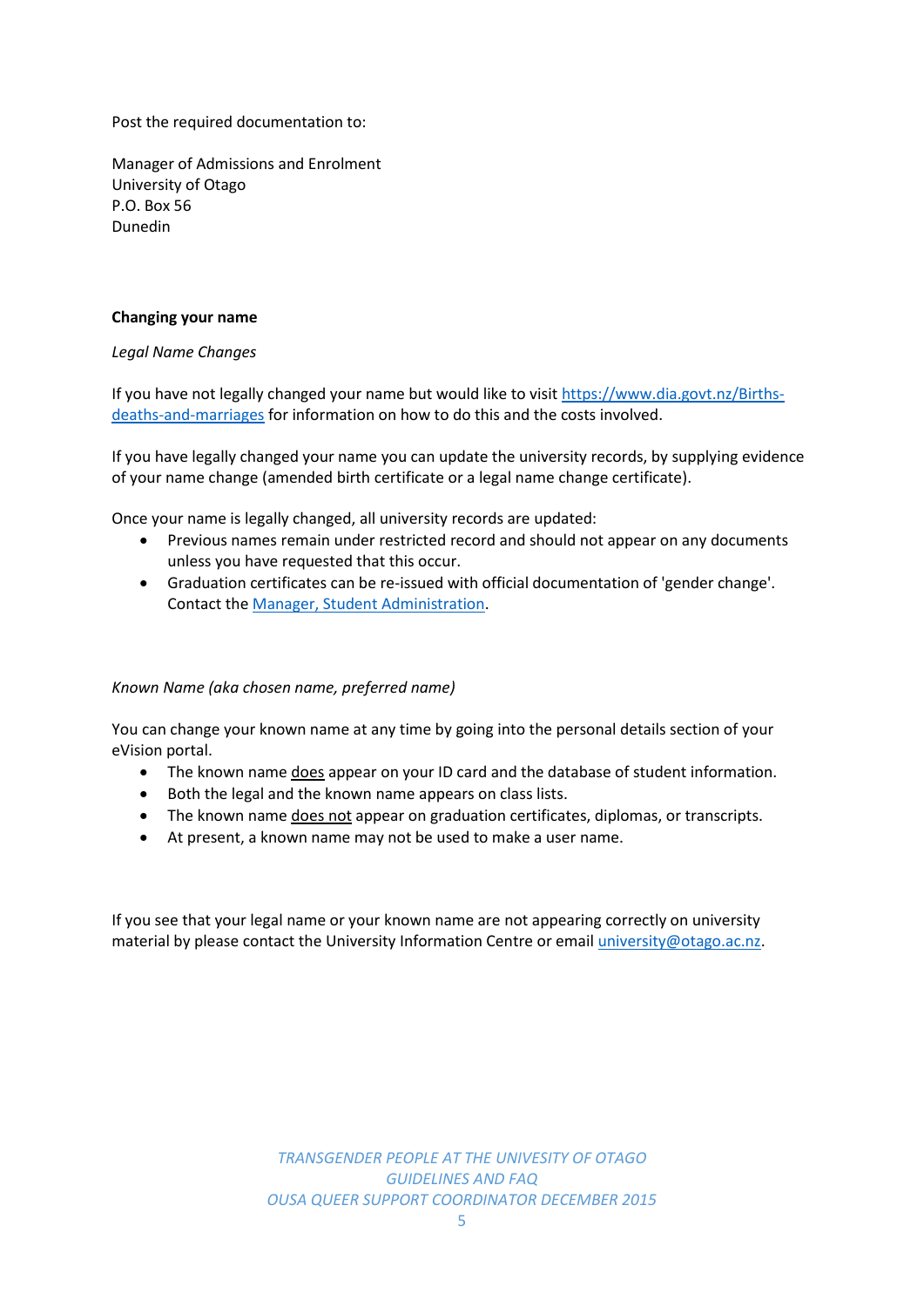# More resources

*Local and National Support and Resources:*

- **Agender NZ** is a Non-Profit Organization, which has been supporting Transgender people and their families throughout New Zealand since 1996. Visit their website: <http://www.agender.org.nz/>
- **Genderminorities.com** is a cross cultural and peer led organisation for transgender, transsexual, takataapui, intersex, and other sex and gender minorities. <https://genderminorities.com/>
- **Intersex Awareness New Zealand (IANZ), www. lanz.org.nz, is registered charitable trust** and provides information, education and training for organisations and professionals who provide services to intersex people and their families
- **Outline** is a helpline, staffed by self-accepting GLBTTFIQQ people who have trained to help others over the phone in issues around gender and sexual identity. Visit the website: <http://www.outline.org.nz/home/www.outline.org.nz> or phone 0800 OUTLINE.
- **Rainbow Youth**, **RY**, is an Auckland based charity that supports queer & gender diverse youth in Aotearoa. Visit the website: [http://www.ry.org.nz/.](http://www.ry.org.nz/)
- **South Trans NZ** are a Facebook group established by trans people, for trans people. Their aim is to provide information, education and support for those who are trans in our community, and for significant others in their lives. Find them on Facebook: [SouthTransNZ.](https://www.facebook.com/groups/253517424750537/?ref=ts&fref=ts)
- **TraNZGear** are a group of New Zealanders helping trans people access transitional products to aid them with their daily lives. If you are under 25 you can apply for a FREE binder! Visit their website:<http://www.tranzgear.com/> or searc[h Tra NZ Gear](https://www.facebook.com/nztransgear/info/) on Facebook.
- **UniQ** provides a social support service designed to meet the needs of Dunedin-based queer and questioning students. We provide safe, queer friendly spaces and regular social events**.**  Email: [OtagoUniQ@gmail.com](mailto:OtagoUniQ@gmail.com) or find them on Facebook: UniQ [Otago.](https://www.facebook.com/groups/otagouniq/)
- **Youthline** were established to ensure young people know where to get help and can access support when they need it. Visit their website: [http://www.youthline.co.nz/;](http://www.youthline.co.nz/) phone: 0800 37 66 33; FREE text: 234; Email[: talk@youthline.co.nz.](mailto:talk@youthline.co.nz)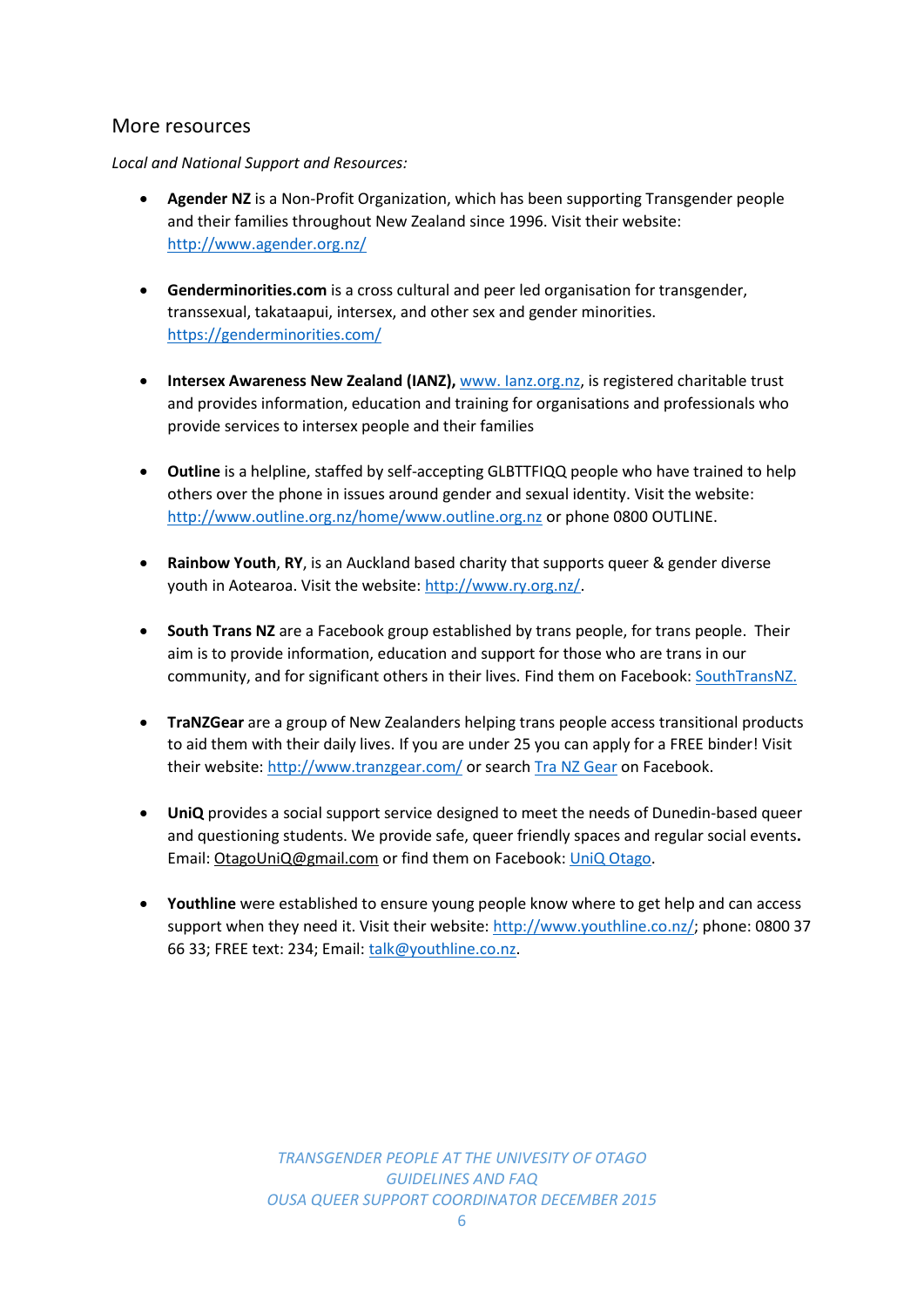#### *Takatāpui*

- **Hui Takatāpui** is the single biggest gathering for takatāpui (GLBTI) Māori from across the country and internationally. Be part of the Hui Takatāpui whānau on Facebook by searching [Hui Takatāpui](https://www.facebook.com/Hui-Takat%C4%81pui-135249699838841/timeline).
- **Takatāpui: Part of the Whānau** resource by Elizabeth Kerekere. Available from <http://www.mentalhealth.org.nz/> by searching [Takatāpui: Part of the Wānau](http://www.mentalhealth.org.nz/assets/ResourceFinder/takatapui.pdf).
- **Tapatoru** is a Wellington based group that supports Trans whanau. They have a monthly ezine called Tatou. Visit their website: [http://www.tapatoru.org.nz/.](http://www.tapatoru.org.nz/)

#### *Rainbow People's from the Pacific Islands*

 Part of the Auckland based, Village Collective, the **Rainbow Collective** works towards building a supportive environment for the Pasifika Rainbow community. Pasfika Rainbow youth often face challenges relating to family and peers acceptance as well as lack of cultural understanding from non-Pacific. Chat on Facebook at: [www.facebook.com/VillageCollective](http://www.facebook.com/VillageCollective) or visit their website:<http://villagecollective.org.nz/what-we-do/rainbow-collective/>

#### *EquAsian*

Auckland based EquAsian is a social-support group for LGBTIQ people of all ages who descend from all parts of the Asian region. In a nutshell, EquAsian's philosophy is 'equal and Asian'. Chat on Facebook: [www.facebook.com/equasiannz](http://www.facebook.com/equasiannz) or visit their website[: http://equasian.org.nz/.](http://equasian.org.nz/)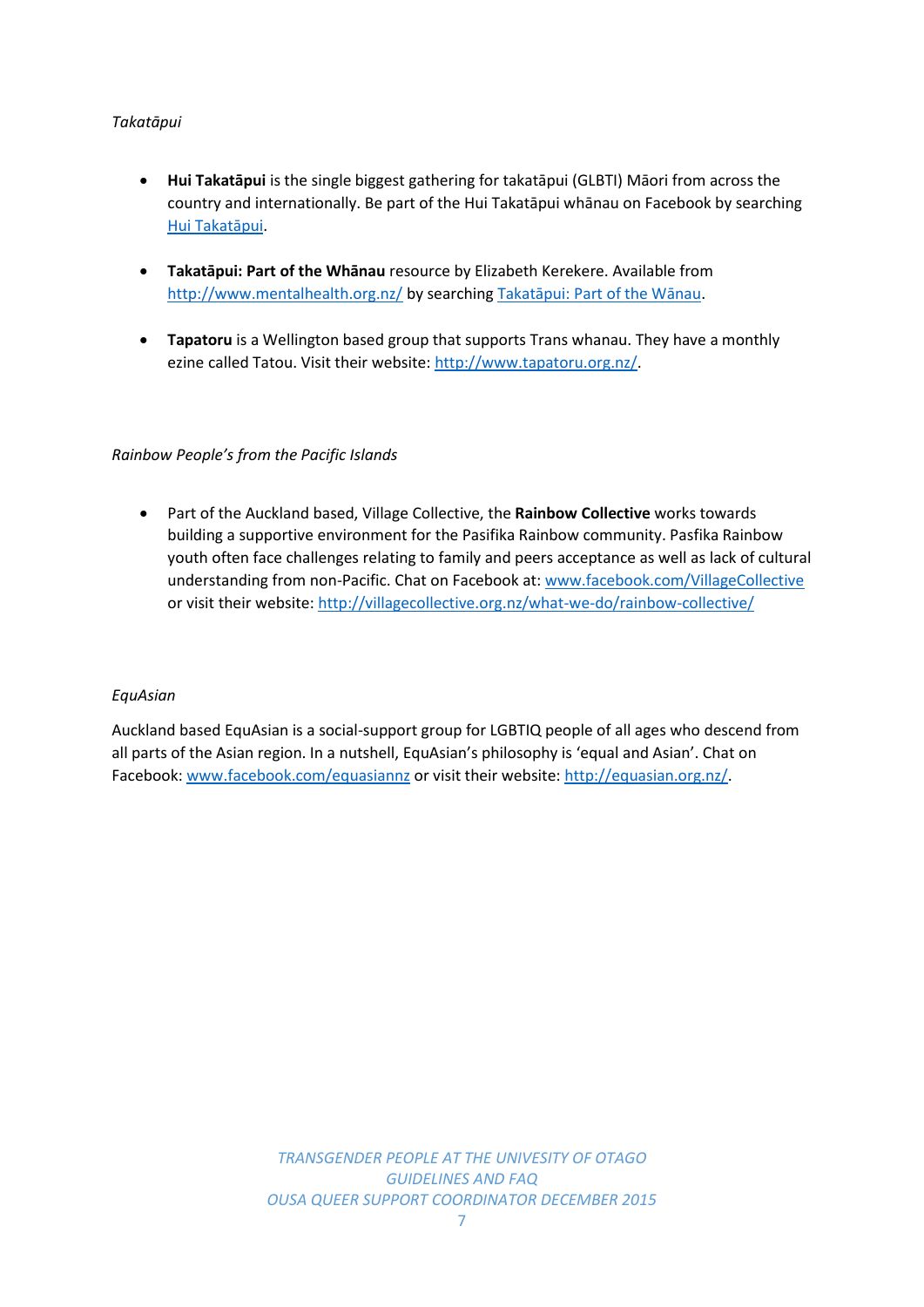# Frequently Asked Questions

#### **Why is language important?**

Many of the terms that have been used to refer to trans people were coined or claimed by groups who were hostile to trans people. Because of this, some of the terms you may know are loaded with a history of prejudice and abuse. Using the correct words shows that you are aware of, and sensitive to, trans issues.

#### **What are the appropriate words?**

"Trans" or "transgender", both used as adjectives (that is: "a trans person" or "a transgender person" rather than "a transgender"), are generally the most acceptable terms. People may prefer certain words be used to describe them, in which case you should default to those. Other terms you might encounter include:

- Fa'afafine, Fakaleiti, Akava'ine, Mahu, Vaka sa lewa lewa, Rae rae, Fafafine: are Pasifika terms that typically describe an assigned male at birth who does not have a male gender identity and often, but not always, lives as a woman. These terms are best understood within their cultural context.
- Whakawahine: Māori term describing someone assigned male at birth who has a female gender identity.
- Tangata ira tane: Māori term describing someone assigned female at birth who has a male gender identity.
- Takatāpui: Māori term describing Māori people who might otherwise use terms such as transgender, intersex, bisexual, lesbian or gay. This term interweaves cultural identity with sexual/gender identity and is best understood within the cultural context.

#### **Why are pronouns important?**

Pronouns are important because they not only form a big part of a person's identity but their misuse can severely compromise a person's safety. Deliberately using the wrong pronouns is showing a lack of respect for a person's identity, although it is accepted that when a person is changing mistakes will be made. If you make a mistake, don't panic! Simply apologise, correct yourself and move on.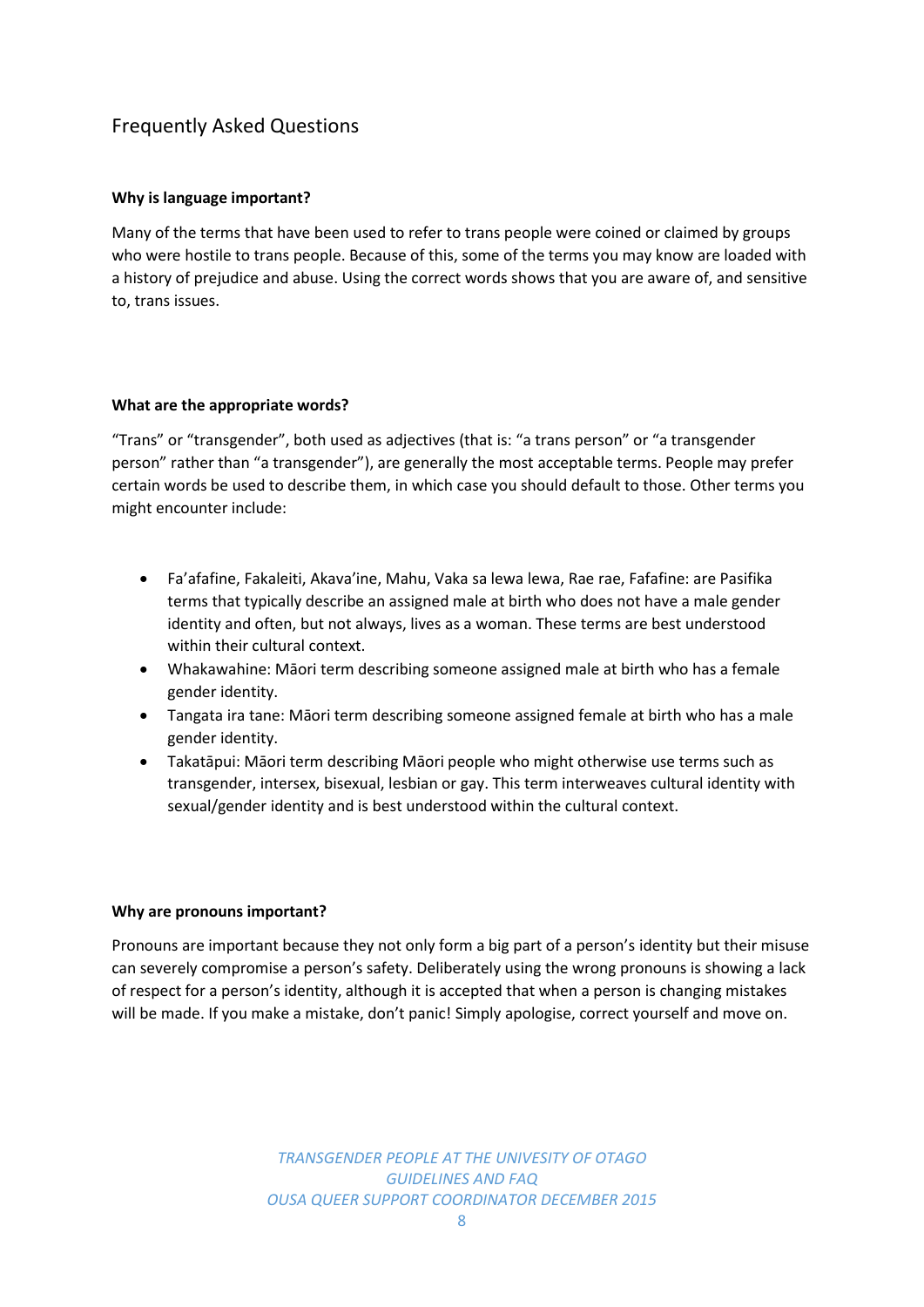#### **What are common pronouns?**

The most commonly used pronouns are ones that are already in common use: "she/her/hers", "they/their/them", and "he/his/him". There are other less common sets. The set which is correct to use is the set which the trans person has advised you to use.

#### **Trans man and trans woman: which is which?**

A trans man will often prefer to be referred to by "he/him" pronouns, will want to be referred to as a man, and will often want to present himself in a way seen as socially as male. Trans men are generally assigned female at birth, and move away from this assignment. The opposite is true for trans women.

#### **Does everyone fit into the categories of trans man and trans woman?**

No. There are a lot of people who do not feel comfortable fitting into either category. Many people are somewhere in between, some associate with neither, some consider themselves something else entirely, and some feel that their gender changes. Some terms people may use to describe themselves are: gender queer, Bi gender, or Agender.

#### **What is "transitioning"?**

Gender transition can be a lot of things. Most people who transition go through a social change, which can involve some or all of a name change, change in pronouns, change in dress and other changes.

Gender transition is not necessarily a surgical operation. Any and all medical aspects of transition are personal information, and are not a necessary part of transition.